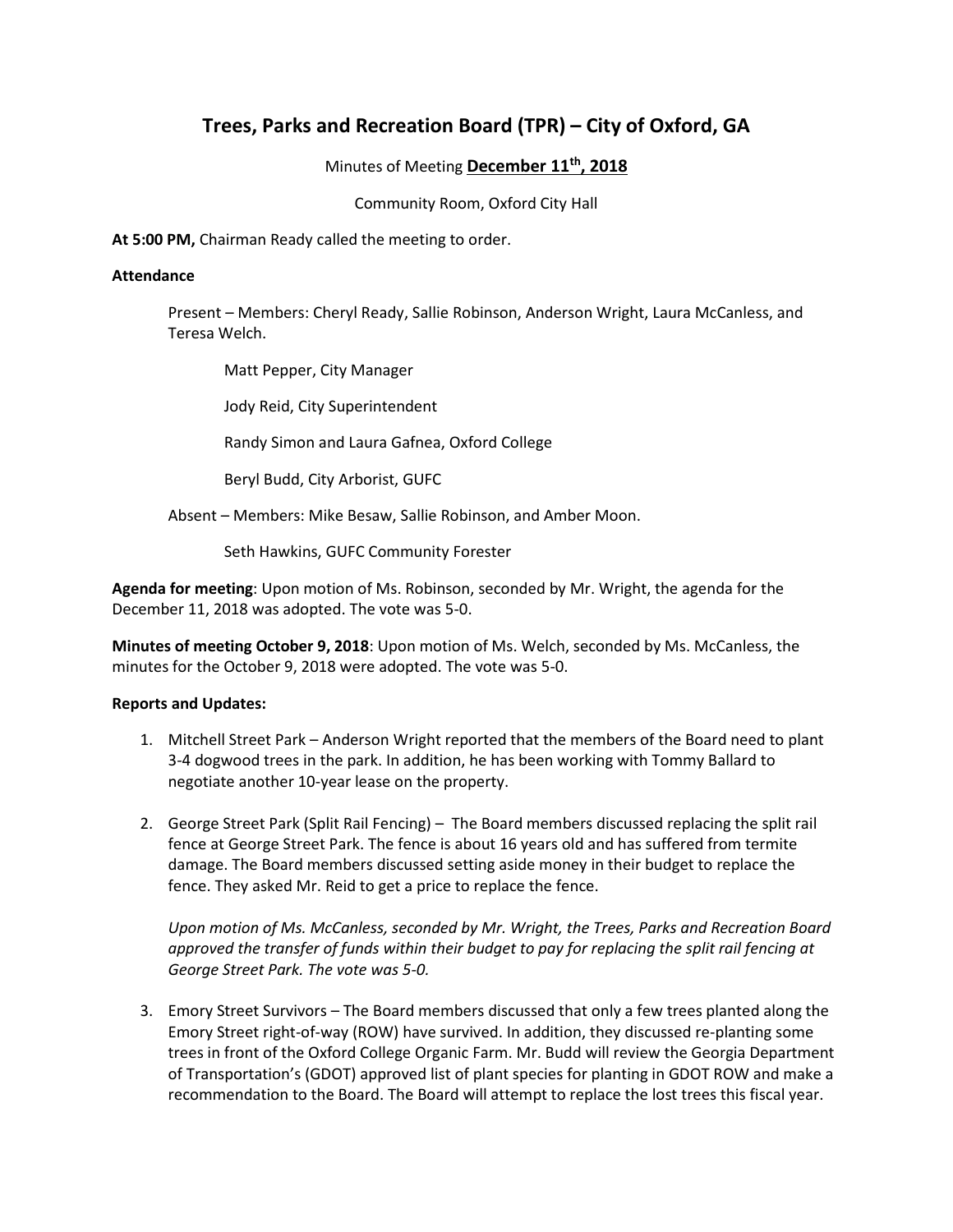- 4. Asbury Street Park Ms. Ready updated the Board on the recent progress of the Asbury Street Park project. Ms. Ready suggested that the Asbury Street Park Citizens Advisory Committee meet again to develop a recommendation for the park's new name, and how to incorporate the history of the area into a memorial at the park.
- 5. Yarbrough Oak Replanting Possibilities The Board members discussed planting one of the Yarbrough Oak seedlings at city hall. Mr. Budd will talk with Jeff Wearing about the idea. In addition, Mr. Budd will get a price to move the seedling from Mr. Wearing's property to city hall.
- 6. 6153 Emory Street Ms. Gafnea will talk with Ricardo Horne to ask if Oxford College students are interested in clearing some understory trees and kudzu from the property for a service project on Martin Luther King, Jr. Day. Lastly, Ms. McCanless, Ms. Ready, Mr. Reid, and Mr. Pepper will prepare a presentation for the welcome sign for the Board members to review at their January  $8<sup>th</sup>$  meeting. If approved by the Board, they will then present the recommendation to City Council.
- 7. City Hall Trees Ms. McCanless and Mr. Budd updated the Board members regarding the removal of small, invasive trees at city hall several weeks ago. They also discussed removing 2-3 20' trees located at city hall. They will flag the trees for Mr. Reid to review later.

**Pruning Issues:** Mr. Budd is continuing to work on this year's pruning list. He will update the Board as soon as he has the list completed.

**Emory Street Revitalization Plan:** Mr. Budd will accompany James Johnson with Oxford College to the nursery to pick out the trees. The Board members recommended Mr. Budd look for some oak or maple trees. Mr. Pepper will provide Ms. Ready with the list of citizens that would like to participate in the planting project. Since the Board members have seen a low response rate from the letters, they discussed calling residents to inquire about their interest in participating in the project.

**Arbor Day, 2019:** The Board members discussed the following assignments for the 2019 Arbor Day event:

- Ms. Ready distributed the fliers for the essay contest to Flint Hill Elementary and Cousins Middle School. Ms. McCanless will distribute the fliers to the Montessori school in Covington.
- Ms. McCanless will ask the teachers at the Montessori school if they have students interested in performing a play for Arbor Day.
- Ms. Robinson will prepare the program for Arbor Day.
- Oxford College (Ms. Gafnea) will provide the refreshments for Arbor Day.
- Ms. Ready will talk with the local Boy Scout troop about leading the Pledge of Allegiance during the event.
- Ms. Ready, Ms. McCanless, and Ms. Welch will meet at 5 PM on Friday, February  $8^{th}$  at city hall to set up for the event.